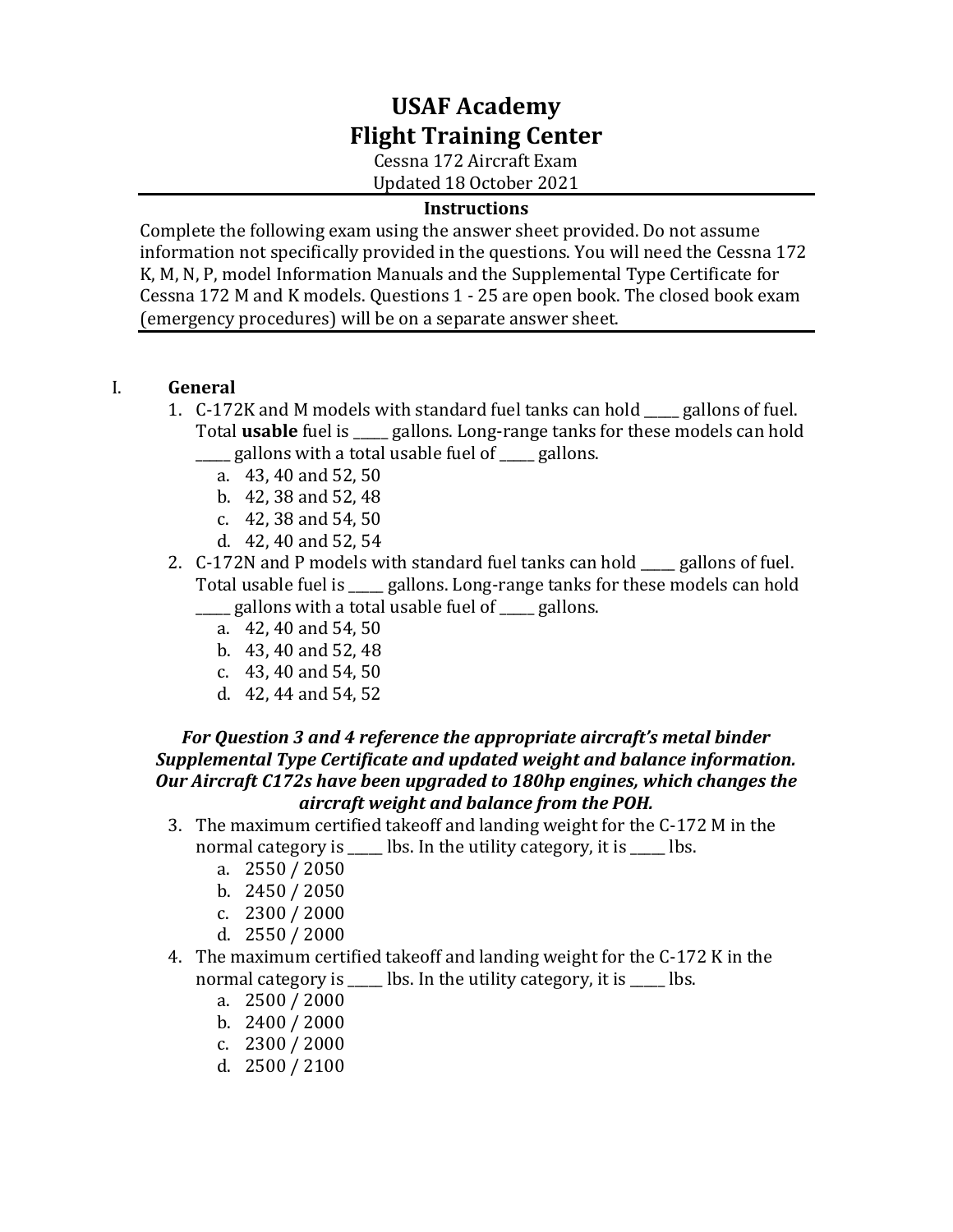## **II. Limitations**

- 5. The maximum flap extended speed (Vfe) for the C-172 M, N,& P is \_\_\_\_ and K  $is$   $\qquad$ .
	- a. 85 kts / 100 kts
	- b. 85 kts / 100 mph
	- c. 85 mph / 100 mph
	- d. 90 kts / 105 mph
- 6. The maximum flap extended speed (Vfe) with flaps  $10^{\circ}$ -30 $^{\circ}$  for the C-172P is  $\equiv$  kts.
	- a. 110
	- b. 85
	- c. 95
	- d. 100
- 7. Never Exceed Speed (Vne) in the C-172 N is \_\_\_\_ kts, in the C-172P is \_\_\_\_ kts.
	- a. 128 / 158
	- b. 160 / 158
	- c. 160 / 127
	- d. 155 / 125
- 8. Maximum Structural Cruising Speed (Vno) in the C-172K is mph, in the C-172P is \_\_\_\_\_ kts.
	- a. 128 / 158
	- b. 140 / 127
	- c. 160 / 127
	- d. 155 / 125
- 9. The demonstrated crosswind limit in C-172 aircraft is \_\_\_\_ kts.
	- a. 10
	- b. 15
	- c. 18
	- d. 20

## III. **Normal Procedures**

- 10. After starting the engine, the oil gage should show pressure within \_\_\_\_\_ seconds in the summer and within \_\_\_\_\_ seconds in very cold weather.
	- a. 30 / 45
	- b.  $30/60$
	- c. 30 / 30
	- d. 60 / 90
- 11. The mixture in the C-172M/N/P should be leaned prior to takeoff from fields above \_\_\_\_\_ feet elevation. The C-172K mixture should be leaned at fields above \_\_\_\_\_ feet elevation.
	- a. 7500 / 6000
	- b. 6500 / 5500
	- c. 3000 / 5000
	- d. 2500 / 8500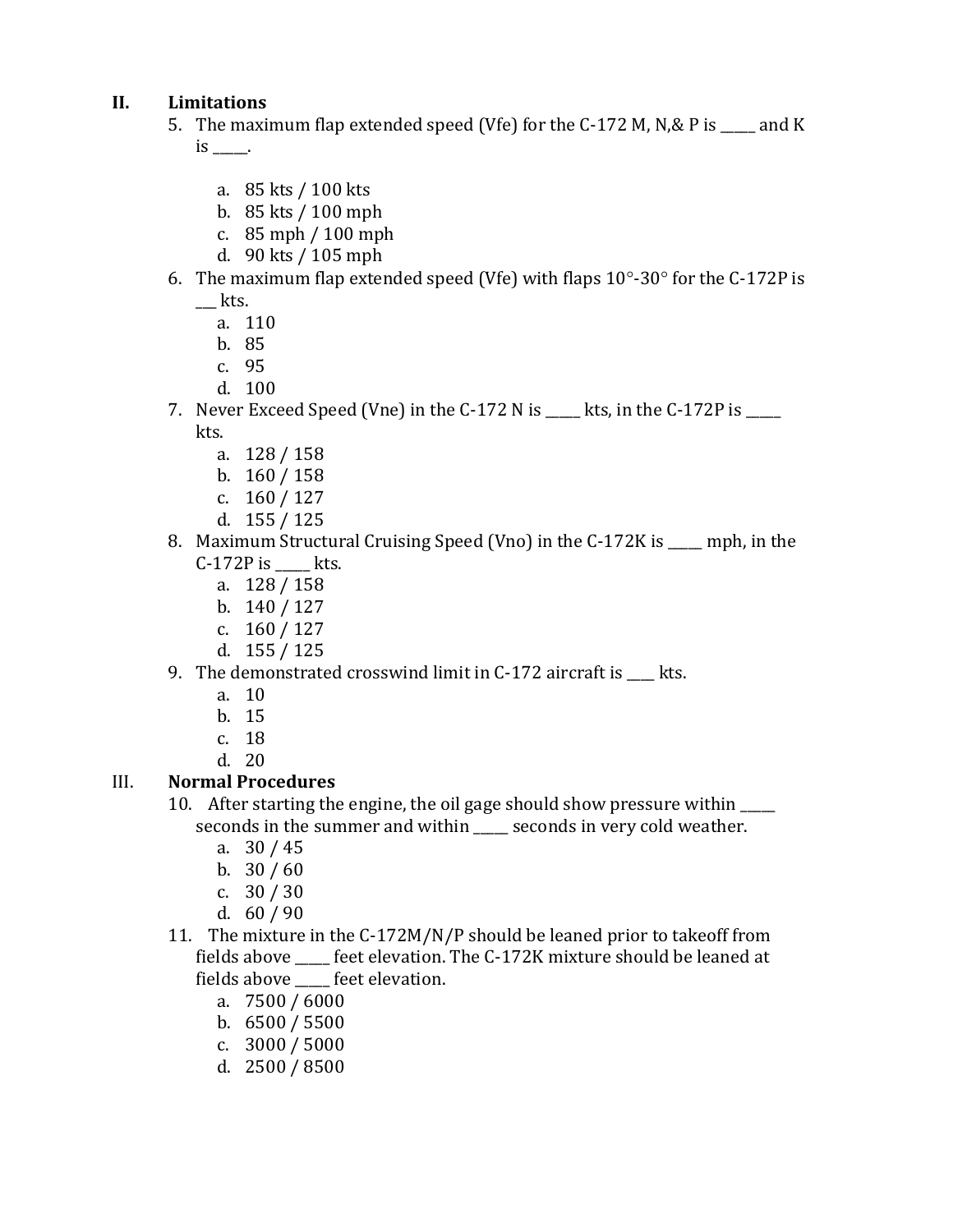- 12. In balked landing (go-around) climb, reduce the flap setting to \_\_\_\_\_ immediately after full power is applied.
	- a. 0
	- b.  $20^\circ$
	- c.  $30^\circ$
	- d.  $10^{\circ}$
- 13. Flap settings greater than \_\_\_\_\_ are not approved for takeoff (except C-172 K).
	- a.  $10^{\circ}$
	- b.  $20^\circ$
	- c.  $30^\circ$
	- d.  $40^{\circ}$
- 14. The stall warning horn sounds \_\_\_\_\_\_ kts above the stall in all configurations (except C-172 K).
	- a.  $5 10$
	- b.  $0 5$
	- c. 5 7
	- d. 8

15. If you enter a spin, the following recovery should be used:

- 1) throttle idle, ailerons neutral
- 2) apply and hold full rudder opposite to the direction of rotation
- 3) Just **after** the rudder reaches the stop, move the control wheel briskly forward far enough to brake the stall
- 4) **Hold** these control inputs until rotation stops
- 5) As rotation stops, neutralize rudder, and make a smooth recovery from the resulting dive.
	- a. True
	- b. False
- 16. The best glide speed in the C-172M, N, or P is \_\_\_\_\_ knots and for the C-172K  $is \_\_mph.$ 
	- a. 70 / 82
	- b.  $65 / 80$  3-3
	- c. 60 / 69
	- d. 60 / 75

### **IV. Performance**

- 17. The true airspeed (TAS) in Colorado is always \_\_\_\_\_ than the indicated airspeed (IAS).
	- a. Lower
	- b. Higher
	- c. No different
- 18. To climb from the academy airfield to 9,500 feet MSL in a C-172 P would take \_\_\_\_\_ minutes, with \_\_\_\_\_ gallons of fuel used, and distance of \_\_\_\_\_ NM traveled. **Note**: *Don't add fuel for taxi.*
	- a. 10 / 1.5 / 11
	- b.  $9.5 / 1.5 / 13$
	- c.  $8.0 / 1.8 / 12$
	- d. 7.5 / 2.5 / 14